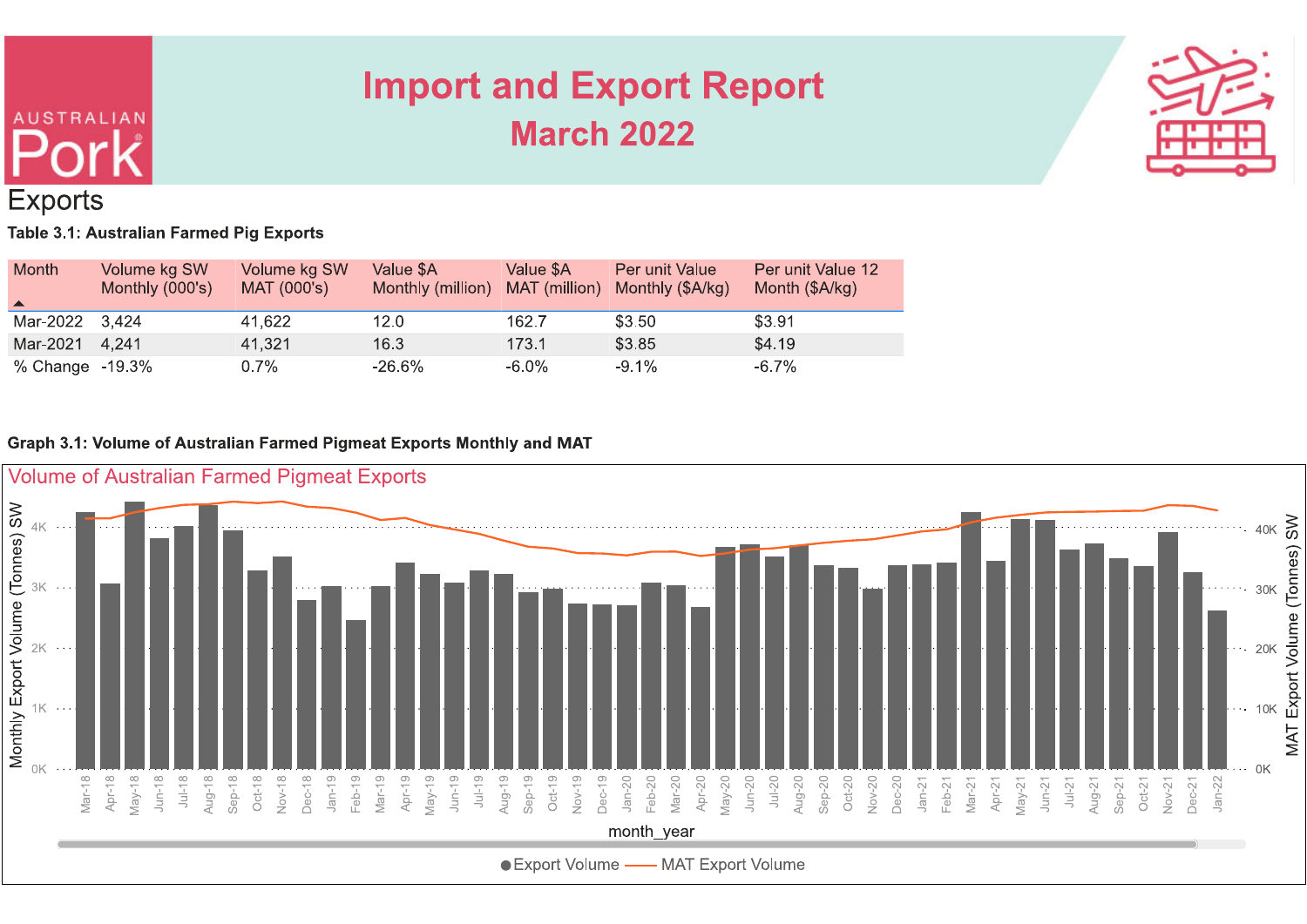

Graph 3.2: Value of Australian Farmed Pigmeat Exports Monthly and MAT

**AUSTRALIAN** 

**Export Trend** 

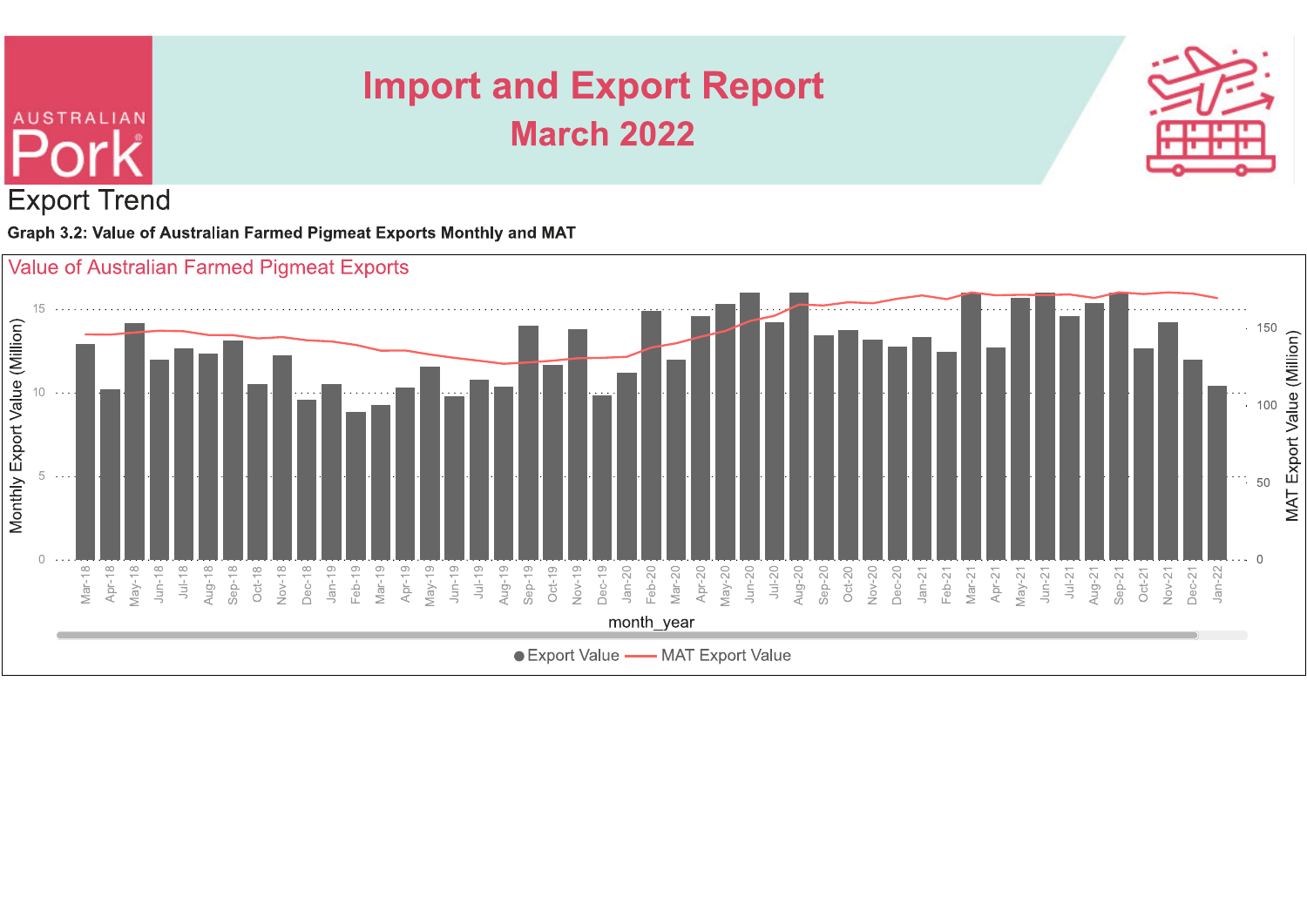

## Exports (Offal/Co-Products)

**AUSTRALIAN** 

Table 3.1a: Australian Farmed Pig Exports (Offal)

| Month             | Volume kg SW<br>Monthly (000's) | Volume kg SW<br>MAT (000's) | Value \$A<br>Monthly (million) | Value \$A<br><b>MAT</b><br>(million) | Per unit Value<br>Monthly (\$A/kg) | Per unit Value<br>12 Month<br>(SA/ka) |
|-------------------|---------------------------------|-----------------------------|--------------------------------|--------------------------------------|------------------------------------|---------------------------------------|
| Mar-2022          | 816                             | 10,043                      | 1.9                            | 25.2                                 | \$2.36                             | \$2.51                                |
| Mar-2021          | 1,139                           | 10,398                      | 3.6                            | 28.6                                 | \$3.17                             | \$2.75                                |
| % Change $-28.3%$ |                                 | $-3.4\%$                    | -46.5%                         | $-11.6\%$                            | $-25.4%$                           | $-8.5%$                               |

### Graph 3.1a: Volume of Australian Farmed Offal Exports Monthly and MAT

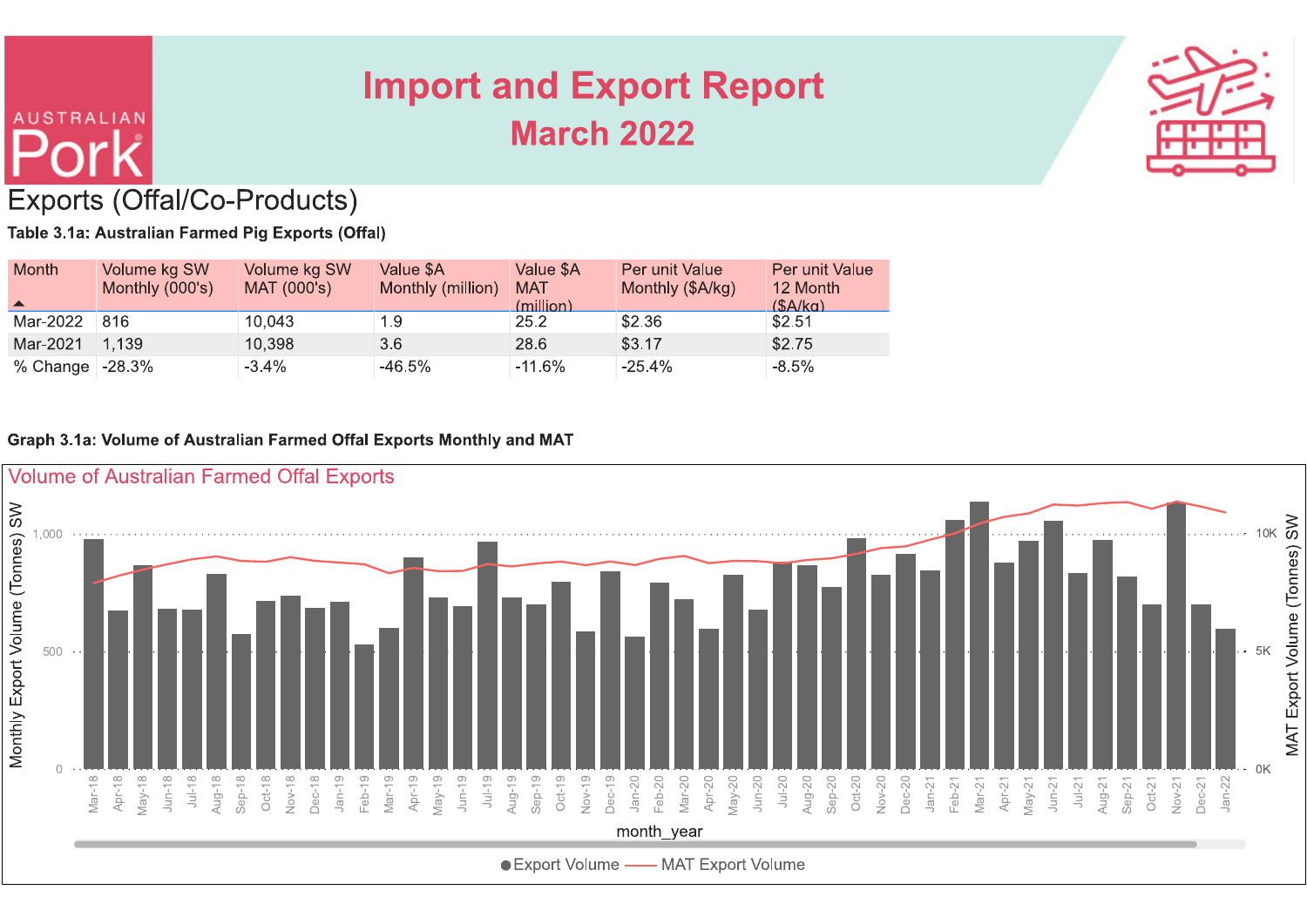

**Exports (Offal Trend)** 

**AUSTRALIAN** 

Graph 3.2a: Value of Australian Farmed Offal Exports Monthly and MAT

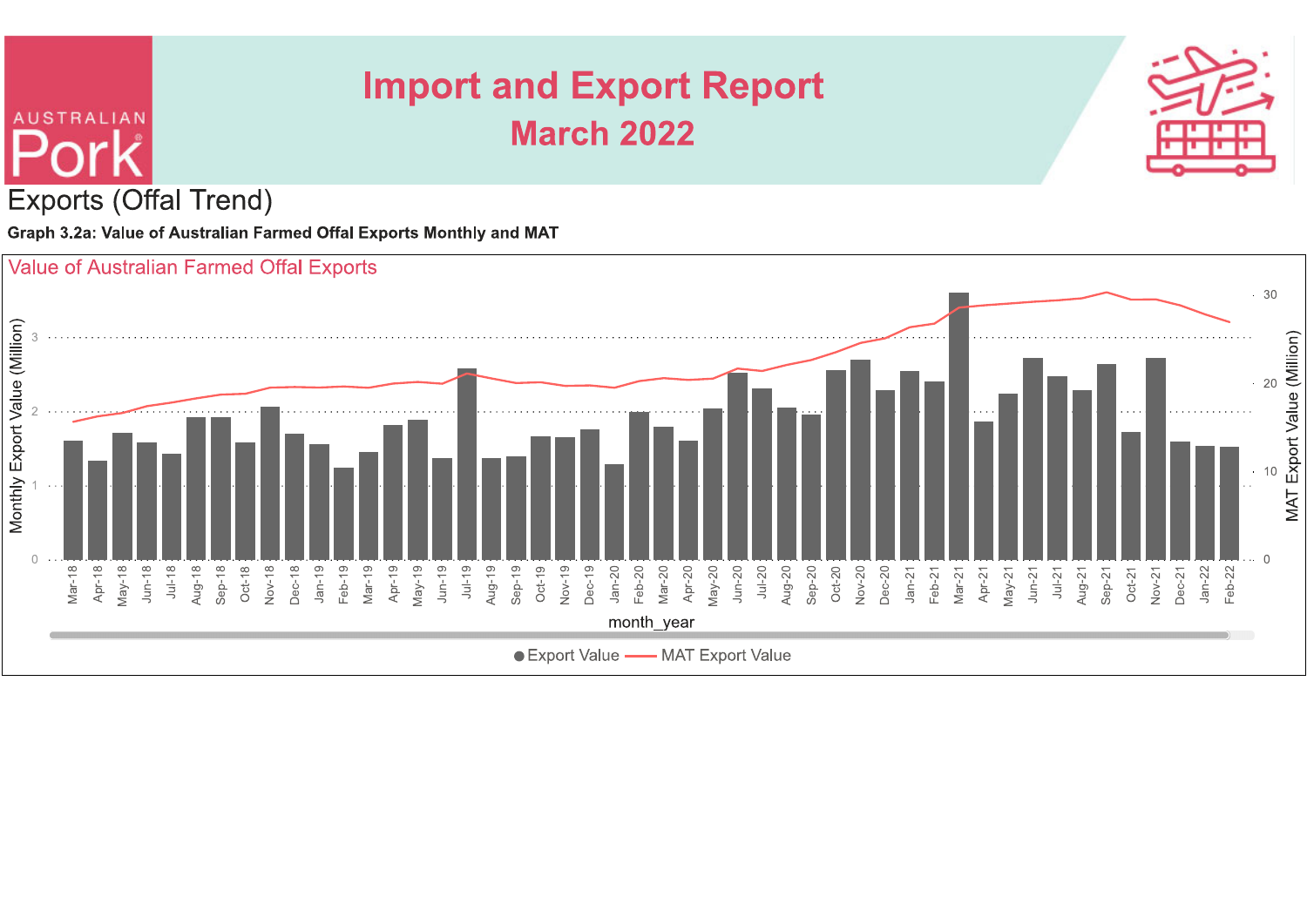# **AUSTRALIAN Exports by Country**

## **Import and Export Report March 2022**



### Table 3.2: Australian Pig Exports by key Export Countries - MAT Comparison

| Country          | Volume kg SW<br>MAT (000's) | Volume kg SW<br>% Chg vs. LY | Value \$A<br>MAT (million) | Value \$A %<br>Chg vs. LY | Per unit Value<br>MAT (\$A/kg) | Per unit Value<br>% Chg vs. LY |
|------------------|-----------------------------|------------------------------|----------------------------|---------------------------|--------------------------------|--------------------------------|
| Singapore        | 13,164                      | 12.9%                        | 73.9                       | 3.5%                      | \$5.62                         | $-8.4%$                        |
| Philippines      | 7,218                       | 45.3%                        | 11.8                       | 58.7%                     | \$1.64                         | 9.2%                           |
| Papua New Guinea | 5.427                       | 31.0%                        | 21.8                       | 25.9%                     | \$4.02                         | $-3.9%$                        |
| New Zealand      | 4,999                       | 11.3%                        | 18.8                       | 11.3%                     | \$3.76                         | $0.0\%$                        |
| Hong Kong        | 1,857                       | $-63.6\%$                    | 11.0                       | $-61.8%$                  | \$5.94                         | 4.9%                           |

### Graph 3.3: Percentage Volume Share of Farmed Exports by Country

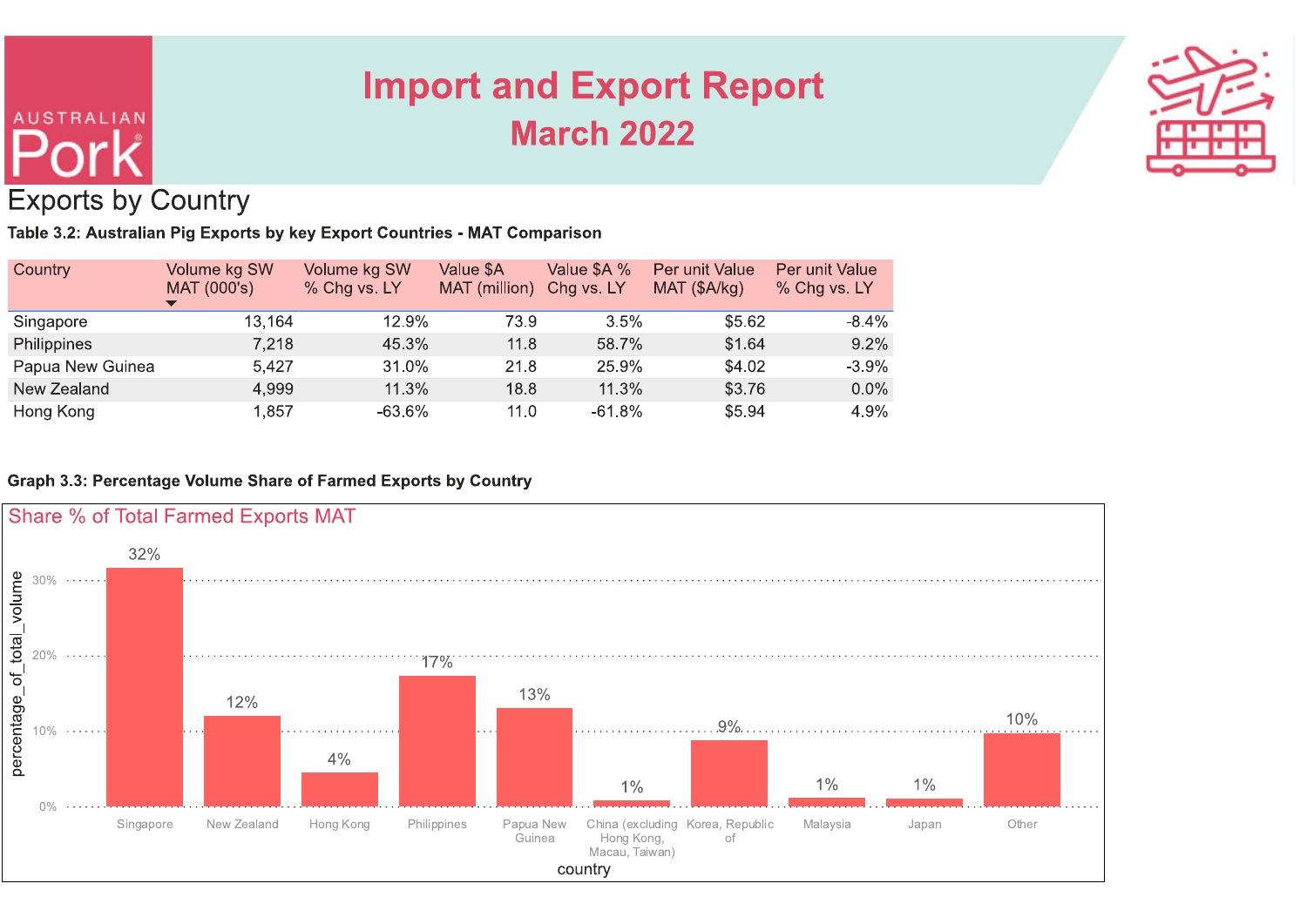

| <b>AUSTRALIAN</b><br><b>Exports by State</b> |                   |                  |                                         |                                                                             |                                                                      |
|----------------------------------------------|-------------------|------------------|-----------------------------------------|-----------------------------------------------------------------------------|----------------------------------------------------------------------|
| Volume kg SW                                 |                   |                  | Value \$A %                             | Per unit Value                                                              | Per unit Value<br>% Chg vs. LY                                       |
|                                              |                   |                  |                                         |                                                                             |                                                                      |
|                                              |                   |                  |                                         |                                                                             |                                                                      |
| 7,150                                        | 2.8%              | 26,453           | $-2.1%$                                 | \$3.70                                                                      | $-4.7%$                                                              |
| 11,090                                       | $-9.3%$           | 40,667           | $-15.2%$                                | \$3.67                                                                      | $-6.5%$                                                              |
| 9,133                                        | $-3.3%$           | 31,765           | $-16.7%$                                | \$3.48                                                                      | $-13.8%$                                                             |
| 5,126<br>9,044                               | 82.9%<br>$-7.8\%$ | 22,430<br>40,673 | 101.2%<br>$-15.8\%$                     | \$4.38<br>\$4.50                                                            | 10.0%<br>$-8.7\%$                                                    |
|                                              | MAT (000's)       | Chg vs. LY       | Volume kg SW % Value \$A<br>MAT (000's) | Table 3.3: Farmed Exports by State of Origin - MAT Comparison<br>Chg vs. LY | <b>Import and Export Report</b><br><b>March 2022</b><br>MAT (\$A/kg) |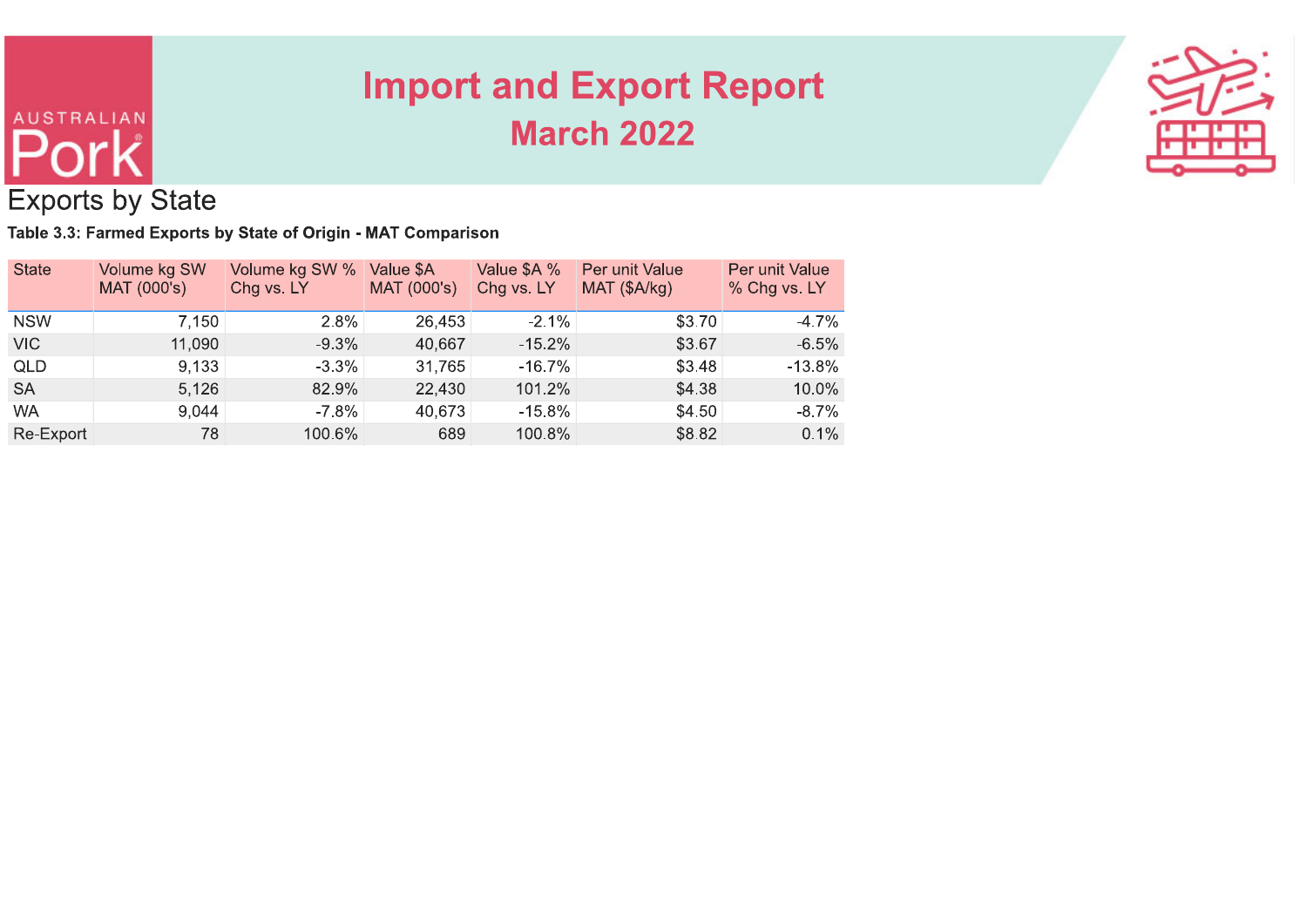

| <b>AUSTRALIAN</b>                          |                      |                               |                      |                                 |                     |                     |
|--------------------------------------------|----------------------|-------------------------------|----------------------|---------------------------------|---------------------|---------------------|
|                                            |                      |                               |                      |                                 |                     |                     |
|                                            |                      |                               |                      |                                 |                     |                     |
|                                            |                      |                               |                      |                                 |                     |                     |
|                                            |                      |                               |                      |                                 |                     |                     |
|                                            |                      |                               |                      |                                 |                     |                     |
|                                            |                      |                               |                      |                                 |                     |                     |
|                                            |                      |                               |                      |                                 |                     |                     |
|                                            |                      |                               |                      |                                 |                     |                     |
|                                            |                      |                               |                      | <b>Import and Export Report</b> |                     |                     |
|                                            |                      |                               |                      |                                 |                     |                     |
|                                            |                      |                               | <b>March 2022</b>    |                                 |                     |                     |
|                                            |                      |                               |                      |                                 |                     |                     |
|                                            |                      |                               |                      |                                 |                     |                     |
| <b>Export Breakdown by Month</b>           |                      |                               |                      |                                 |                     |                     |
|                                            |                      |                               |                      |                                 |                     |                     |
| <b>Table 3.4: Exports by Country</b>       |                      |                               |                      |                                 |                     |                     |
| Country                                    | <b>Export Volume</b> | <b>Export Volume</b>          | <b>Export Volume</b> | <b>Export Value</b>             | <b>Export Value</b> | <b>Export Value</b> |
|                                            | LY (Tonnes)          | (Tonnes)                      | %Change vs. LY       | $ $ LY (\$000's)                | (\$000's)           | %Change vs. LY      |
| Singapore                                  | 1,006.5              | $\blacktriangledown$<br>991.4 | $-2%$                | 5,902.0                         | 5,373.6             | $-9%$               |
| Philippines                                | 911.2                | 805.0                         | $-12%$               | 1,900.8                         | 1,052.4             | $-45%$              |
| Papua New Guinea                           | 328.7                | 485.4                         | 48%                  | 1,295.2                         | 1,314.5             | 1%                  |
| New Zealand                                | 501.7                | 421.0                         | $-16%$               | 2,169.0                         | 1,591.6             | $-27%$              |
| Viet Nam                                   | 652.1                | 176.6                         | $-73%$               | 1,429.7                         | 210.7               | $-85%$              |
| Korea, Republic of                         | 312.2                | 145.1                         | $-54%$               | 690.4                           | 276.5               | $-60%$              |
| Hong Kong                                  | 369.2                | 108.3                         | $-71%$               | 1,956.5                         | 969.6               | $-50%$              |
| Malaysia                                   | 17.5                 | 97.8                          | 459%                 | 26.3                            | 212.3               | 707%                |
| Netherlands                                | 8.4                  | 43.8                          | 421%                 | 48.3                            | 240.0               | 397%                |
| Japan                                      | 23.8                 | 29.0                          | 22%                  | 303.5                           | 248.4               | $-18%$              |
| Samoa<br>New Caledonia                     | 24.8<br>76.7         | 28.1<br>28.1                  | 13%<br>$-63%$        | 42.4<br>509.7                   | 51.5<br>164.1       | 22%<br>$-68%$       |
| China (excluding Hong Kong, Macau, Taiwan) |                      | 17.2                          |                      |                                 | 37.1                |                     |
|                                            |                      | 13.0                          |                      |                                 | 18.0                |                     |
|                                            |                      |                               |                      | 31.5                            | 86.5                | 175%                |
| Thailand<br>Nauru                          |                      |                               |                      |                                 |                     |                     |
| Cambodia                                   | 4.6                  | 12.0<br>8.3                   | 160%                 |                                 | 13.7                |                     |
| Vanuatu                                    |                      | 4.1                           |                      |                                 | 19.8                |                     |
| Solomon Islands                            | 1.0                  | $4.0\,$                       | 297%                 | 6.3                             | 27.7                |                     |
| <b>United Arab Emirates</b>                |                      | $2.8\,$                       |                      |                                 | 32.2                | 340%                |
| Kiribati                                   | $1.2$                | $1.3$                         | 3%                   | 16.8                            | 15.6                | $-7%$               |
| Christmas Island                           |                      | 1.2                           |                      |                                 | 18.5                |                     |
| Fiji                                       |                      | 0.6                           |                      |                                 | 19.5                |                     |
| Guam<br>Tuvalu                             | 0.7<br>0.3           |                               | $-100%$<br>$-100%$   | $6.8\,$<br>$4.2\,$              |                     | $-100%$<br>$-100%$  |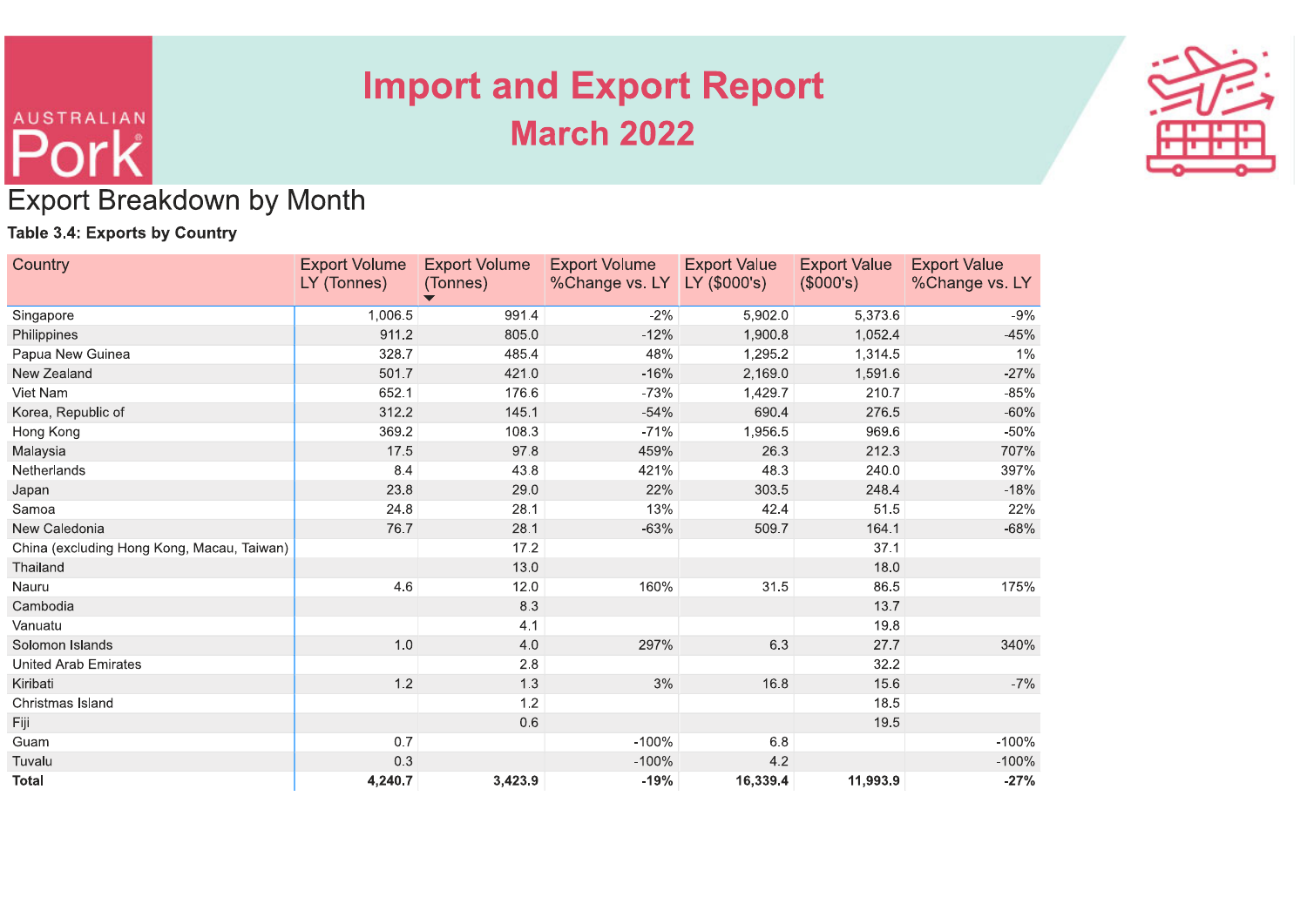# **AUSTRALIAN** Imports

## **Import and Export Report March 2022**



### Table 4.1: Australian Pig Imports

| <b>Month</b><br>$\blacktriangle$ | Volume kg SW<br>Monthly (000's) | Volume kg SW<br>MAT (000's) | Value \$A<br>Monthly (million) | Value \$A<br>MAT (million) | Per unit Value<br>Monthly (\$A/kg) | Per unit Value 12<br>Month (\$A/kg) |
|----------------------------------|---------------------------------|-----------------------------|--------------------------------|----------------------------|------------------------------------|-------------------------------------|
| Mar-2022                         | 18.527                          | 171,969                     | 82.4                           | 826.5                      | \$4.45                             | \$4.81                              |
| Mar-2021                         | 15,016                          | 144,192                     | 68.8                           | 707.0                      | \$4.58                             | \$4.90                              |
| % Change $23.4%$                 |                                 | 19.3%                       | 19.8%                          | 16.9%                      | $-2.9%$                            | $-2.0%$                             |

### Graph 4.1: Volume of Australian Pork Imports Monthly and MAT

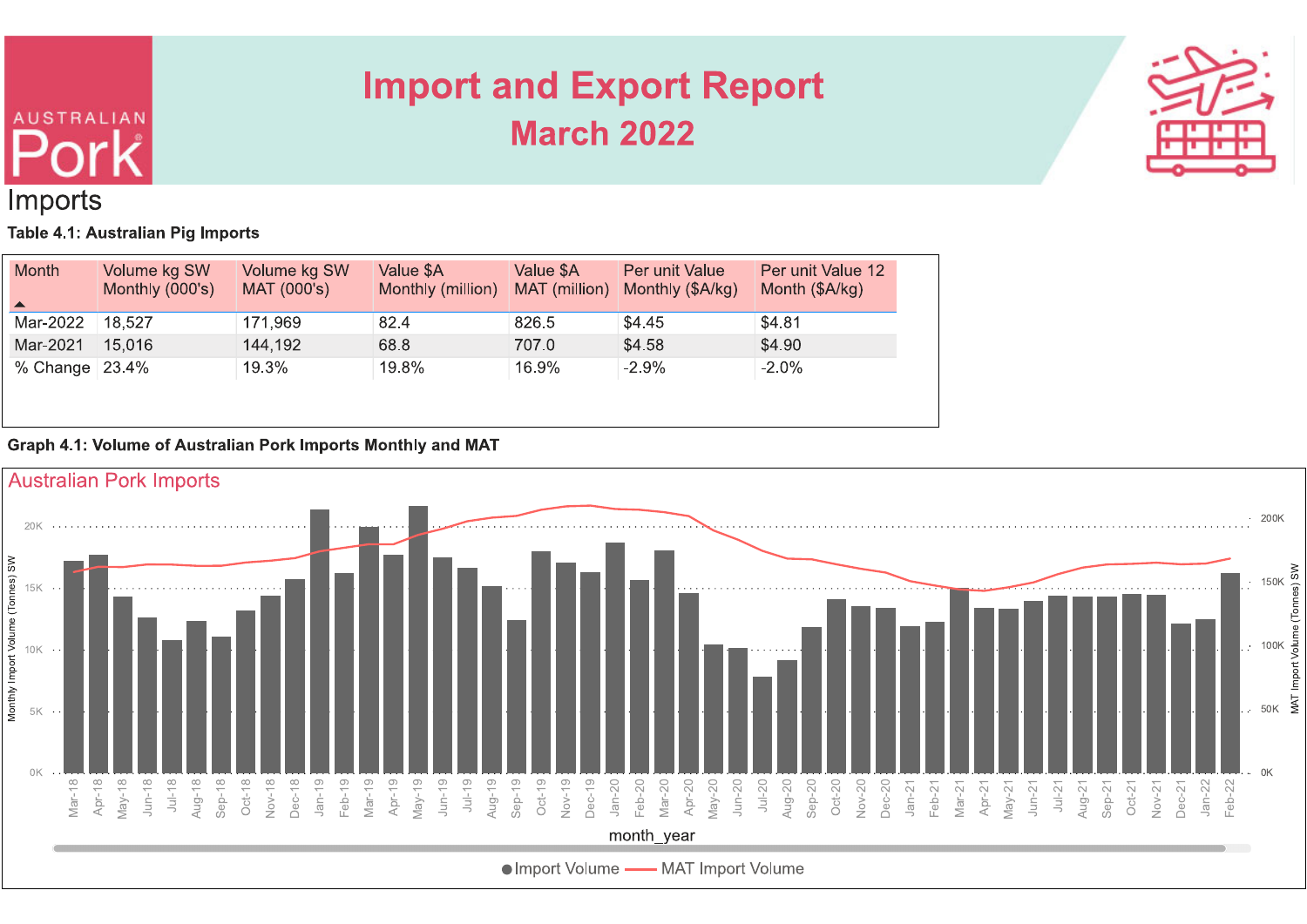

## Imports

**AUSTRALIAN** 

Table 4.2: Australian Imports by Key Import Countries

| Country            | Volume kg SW<br>MAT (000's) | Volume kg SW %<br>Change vs. LY | Value \$A<br>MAT (million) | Value \$A %<br>Change vs. LY | Per unit Value<br>MAT (\$A/kg) | Per unit Value %<br>Change vs. LY |
|--------------------|-----------------------------|---------------------------------|----------------------------|------------------------------|--------------------------------|-----------------------------------|
| Denmark            | 51,521                      | 63.2%                           | 246.6                      | 41.9%                        | \$4.79                         | $-13.1%$                          |
| <b>USA</b>         | 50,359                      | $-30.3%$                        | 221.9                      | $-26.8%$                     | \$4.41                         | 5.1%                              |
| <b>Netherlands</b> | 42,306                      | 126.2%                          | 198.1                      | 107.2%                       | \$4.68                         | $-8.4\%$                          |
| Ireland            | 14,780                      | 41.8%                           | 68.2                       | 31.7%                        | \$4.62                         | $-7.2%$                           |
| Canada             | 4,937                       | $2.7\%$                         | 18.1                       | 3.9%                         | \$3.67                         | 1.1%                              |

### **Graph 4.2: Australian Monthly Pork Import Volume Trends**

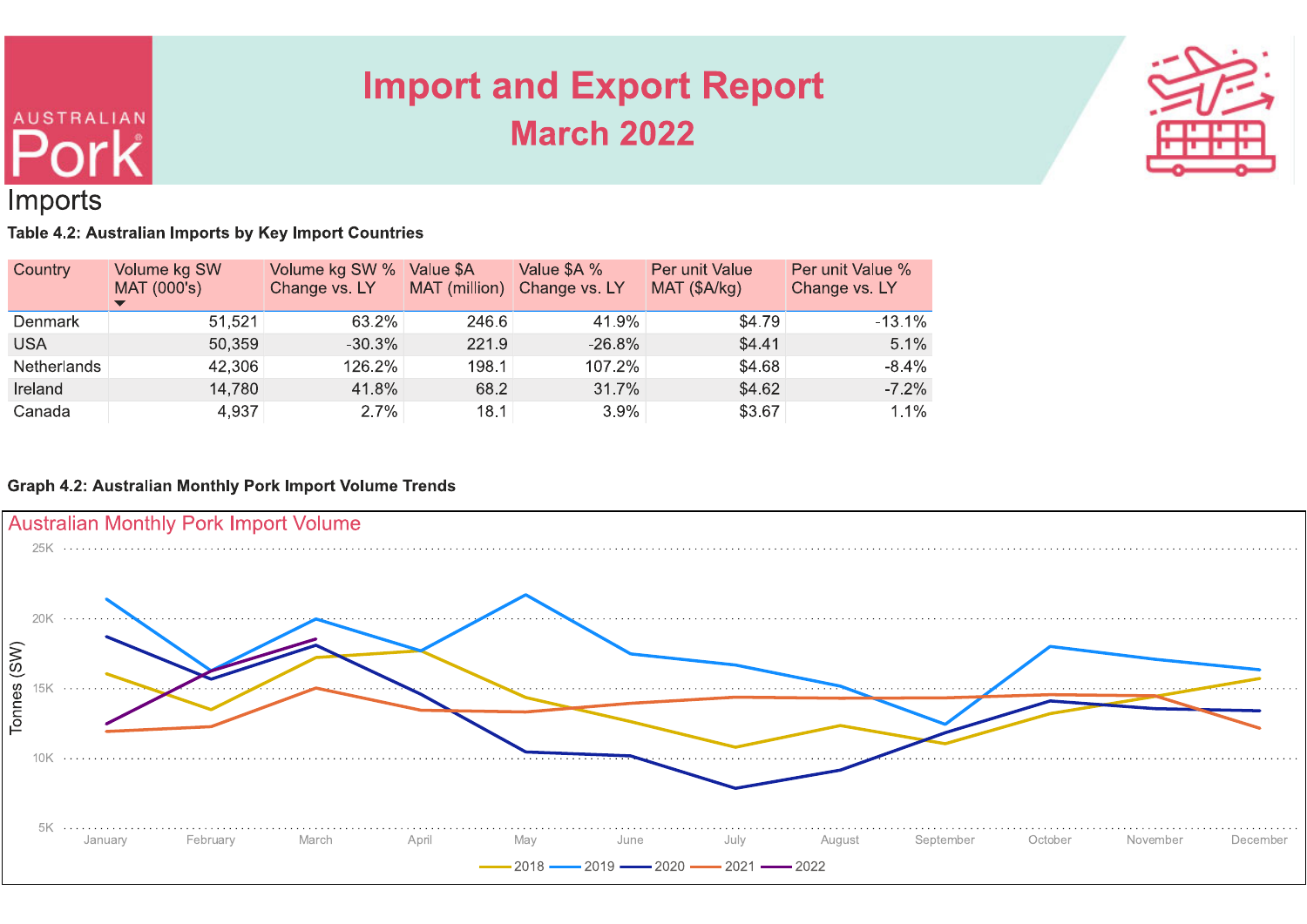